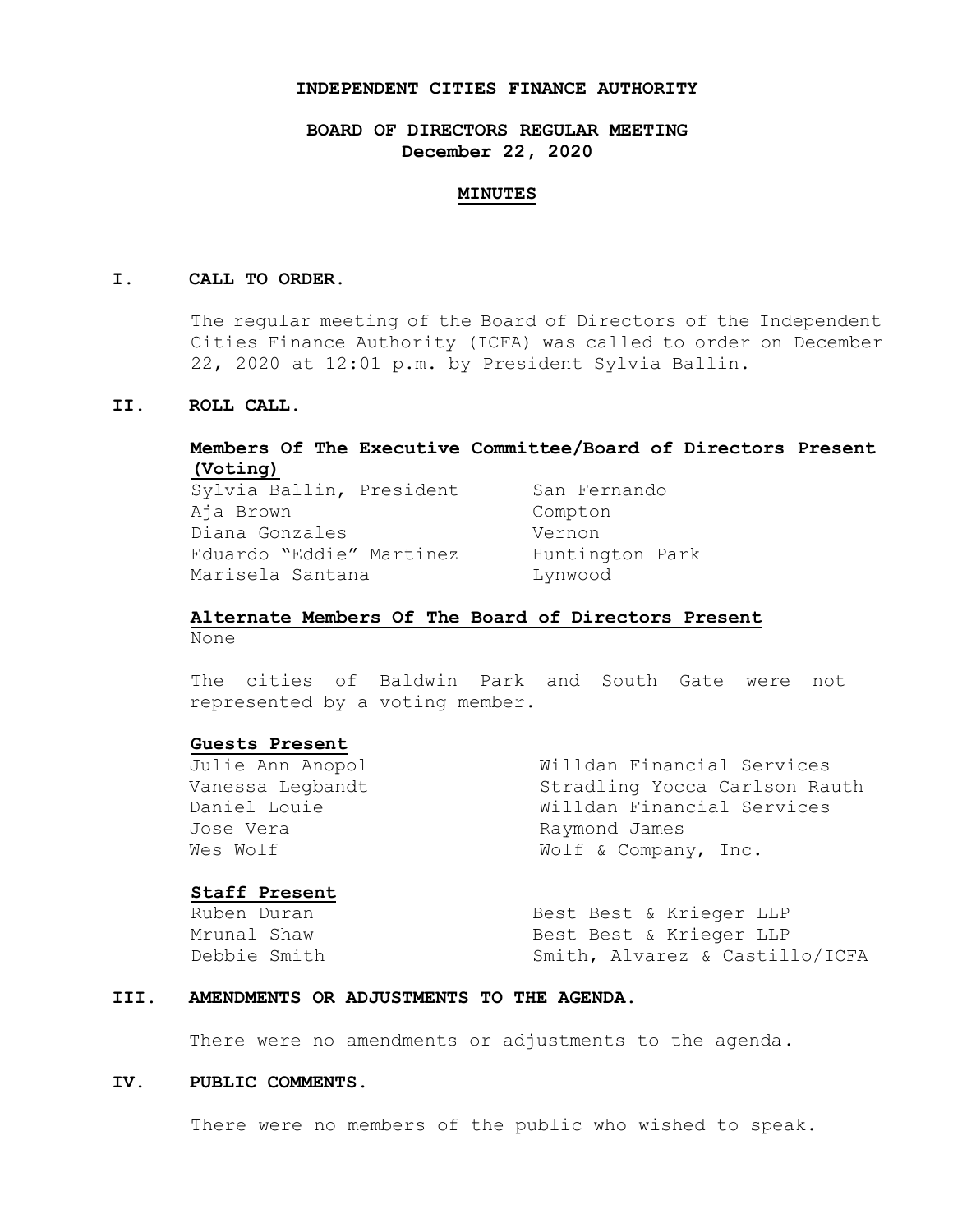## **V. NEW BUSINESS.**

## **A. APPROVAL OF THE MINUTES OF THE JUNE 22, 2020 BOARD OF DIRECTORS MEETING.**

It was moved by Marisela Santana, seconded by Eduardo Martinez, and carried by the following roll call vote to approve the minutes of the June 22, 2020 Board of Directors meeting:

AYES: Sylvia Ballin (San Fernando), Aja Brown (Compton), Diana Gonzales (Vernon), Eduardo Martinez (Huntington Park), Marisela Santana (Lynwood) NOES: None ABSTAIN: None ABSENT: City of Baldwin Park, City of South Gate

**B. APPROVAL OF THE ISSUANCE OF INDEPENDENT CITIES FINANCE AUTHORITY (CITY OF COMPTON, CALIFORNIA) SALES TAX REVENUE BONDS UTILIZING MEASURE M, MEASURE R, AND PROPOSITION C SALES TAX RECEIPTS FOR THE PURPOSES OF FINANCING THE CONSTRUCTION OF LOCAL STREET AND ROAD IMPROVEMENT PROJECTS IN THE CITY OF COMPTON, CALIFORNIA.**

Staff reported generally as follows:

The City of Compton is proposing to issue bonds through ICFA to finance the construction of street improvement and infrastructure projects utilizing their Metropolitan Transportation Authority (Metro) Measure M, Measure R, and Proposition C sales tax receipts.

Staff introduced the following members of the financing team:

- Julie Ann Anopol from Willdan Financial Services (Municipal Advisor) who discussed Metro's local return program and how it relates to the City of Compton
- Jose Vera of Raymond James (Underwriter) reviewed the financial aspects of the issuance
- Vanessa Legbandt from Stradling Yocca Carlson Rauth (Co-Bond and Disclosure Counsel) who discussed the legal documents
- Daniel Louie from Willdan Financial Services (Municipal Advisor) who discussed the timeline of the project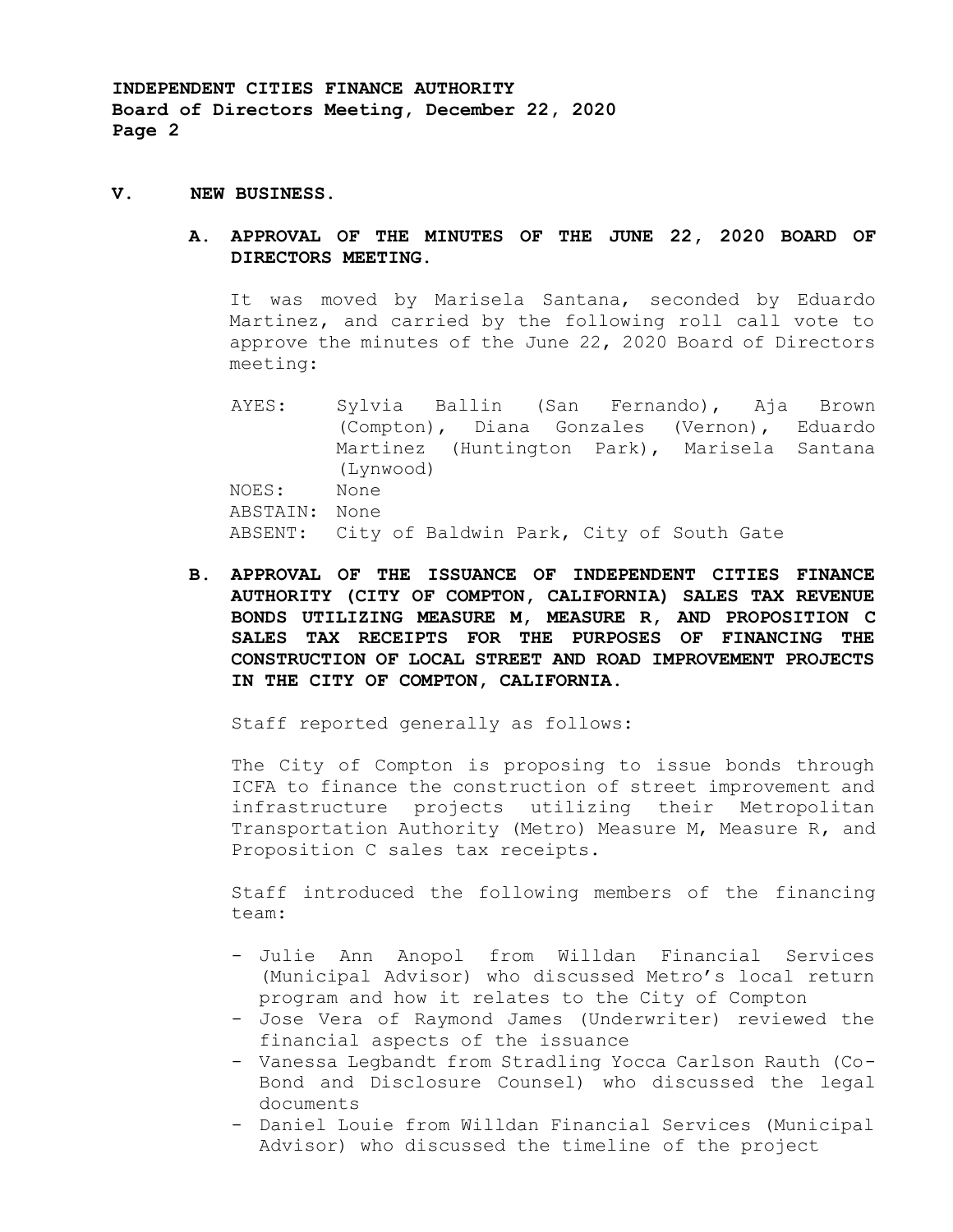It was noted that ICFA will receive a fee at closing of 20 basis points times the principal amount of the bonds issued, and will thereafter receive an annual fee equal to 10 basis points on the outstanding principal of the bonds.

It was also noted that the City of Compton conducted a public hearing and adopted the necessary documents to approve the bond financing at its meeting held December 15, 2020.

In addition, it was noted that the bonds are not an obligation of the Authority. All expenditures are paid solely from Measure M, Measure R, and Proposition C receipts pledged by the City of Compton for repayment of the bonds.

President Ballin asked if there were any questions or comments.

Aja Brown, City of Compton, thanked those members of the financing team for their efforts which will allow the City to restore their dignity to the community by improving their streets and other infrastructure projects through this bond financing.

President Ballin expressed her support of the City of Compton and thanked Major Brown for allowing ICFA to be part of the process in improving their City.

It was moved by Aja Brown, seconded by Marisela Santana, and carried by the following roll call vote to approve all aspects of the proposed project for the City of Compton sales tax revenue bond financing:

AYES: Sylvia Ballin (San Fernando), Aja Brown (Compton), Diana Gonzales (Vernon), Eduardo Martinez (Huntington Park), Marisela Santana (Lynwood) NOES: None ABSTAIN: None ABSENT: City of Baldwin Park, City of South Gate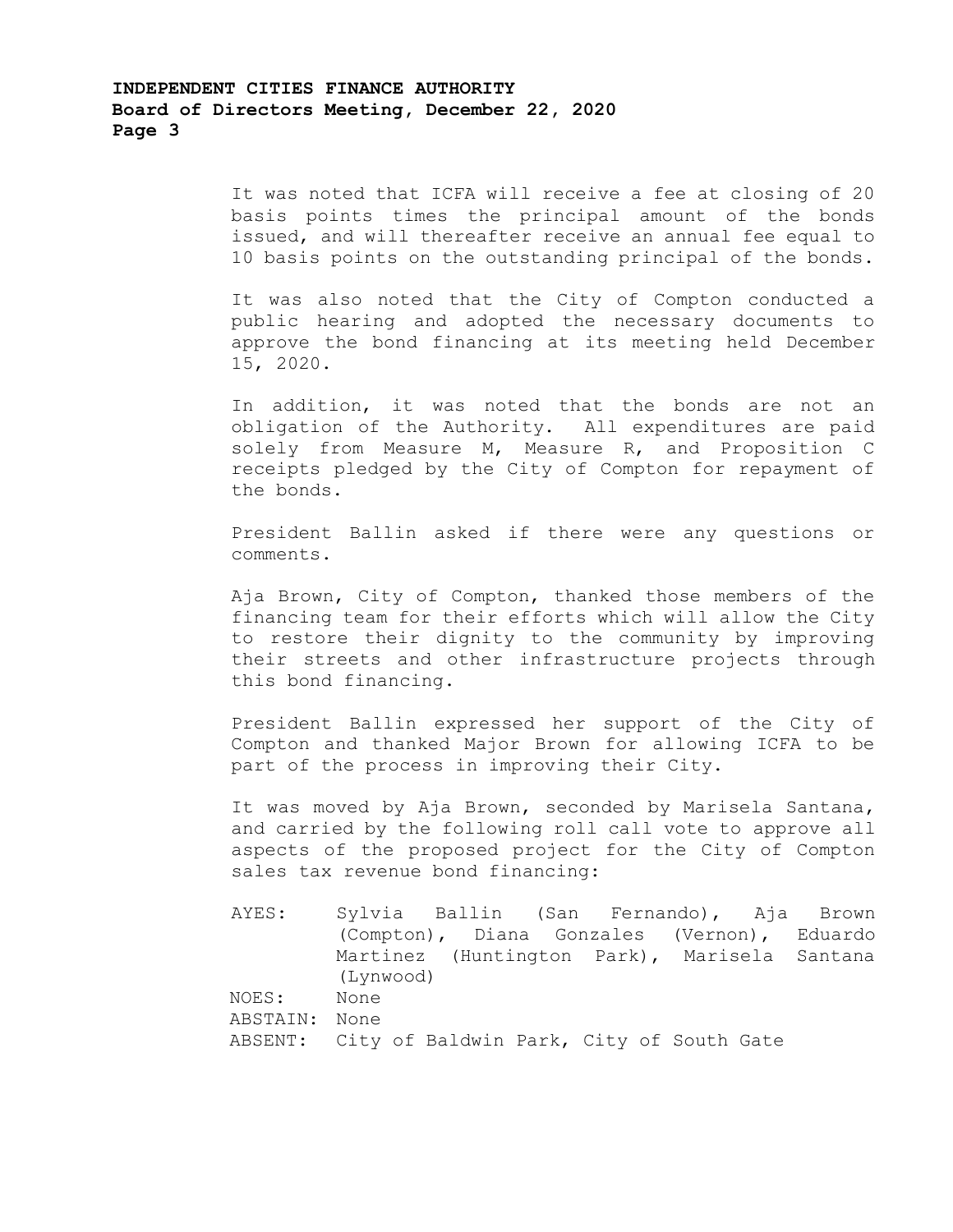> **C. APPROVAL/ADOPTION OF RESOLUTION NO. 2020-2 (A RESOLUTION OF THE BOARD OF DIRECTORS/EXECUTIVE COMMITTEE OF THE INDEPENDENT CITIES FINANCE AUTHORITY AUTHORIZING THE ISSUANCE OF THE INDEPENDENT CITIES FINANCE AUTHORITY (CITY OF COMPTON, CALIFORNIA), SALES TAX REVENUE BONDS; THE EXECUTION AND DELIVERY BY THE AUTHORITY OF AN INSTALLMENT SALE AGREEMENT, TRUST AGREEMENT AND BOND PURCHASE AGREEMENT; AUTHORIZING THE DISTRIBUTION OF A LIMITED OFFERING MEMORANDUM IN CONNECTION WITH THE ISSUANCE OF THE BONDS; AND AUTHORIZING THE EXECUTION OF NECESSARY DOCUMENTS AND CERTIFICATES AND RELATED ACTIONS.**

Staff noted that this item approves all the bond documents (previously discussed by Co-Bond and Disclosure Counsel) and all aspects of the financing relative to the City of Compton sales tax revenue bond issuance.

President Ballin asked if there were any questions or comments. There were none.

It was moved by Eduardo Martinez, seconded by Marisela Santana, and carried by the following roll call vote to: 1) approve/adopt Resolution 2020-2 approving the bond issuance and the various agreements and documents relating thereto; 2) authorize General Legal Counsel to work with respective parties to finalize necessary documents; and 3) authorize President Ballin and staff to execute any and all necessary documents relating thereto:

AYES: Sylvia Ballin (San Fernando), Aja Brown (Compton), Diana Gonzales (Vernon), Eduardo Martinez (Huntington Park), Marisela Santana (Lynwood) NOES: None ABSTAIN: None ABSENT: City of Baldwin Park, City of South Gate

## **C. APPROVAL OF FINANCIAL ACCOUNTING FOR THE PERIOD JUNE 1, 2020 TO OCTOBER 31, 2020.**

Staff provided a report on the accounting for the period noted.

President Ballin asked if there were any questions or comments. There were none.